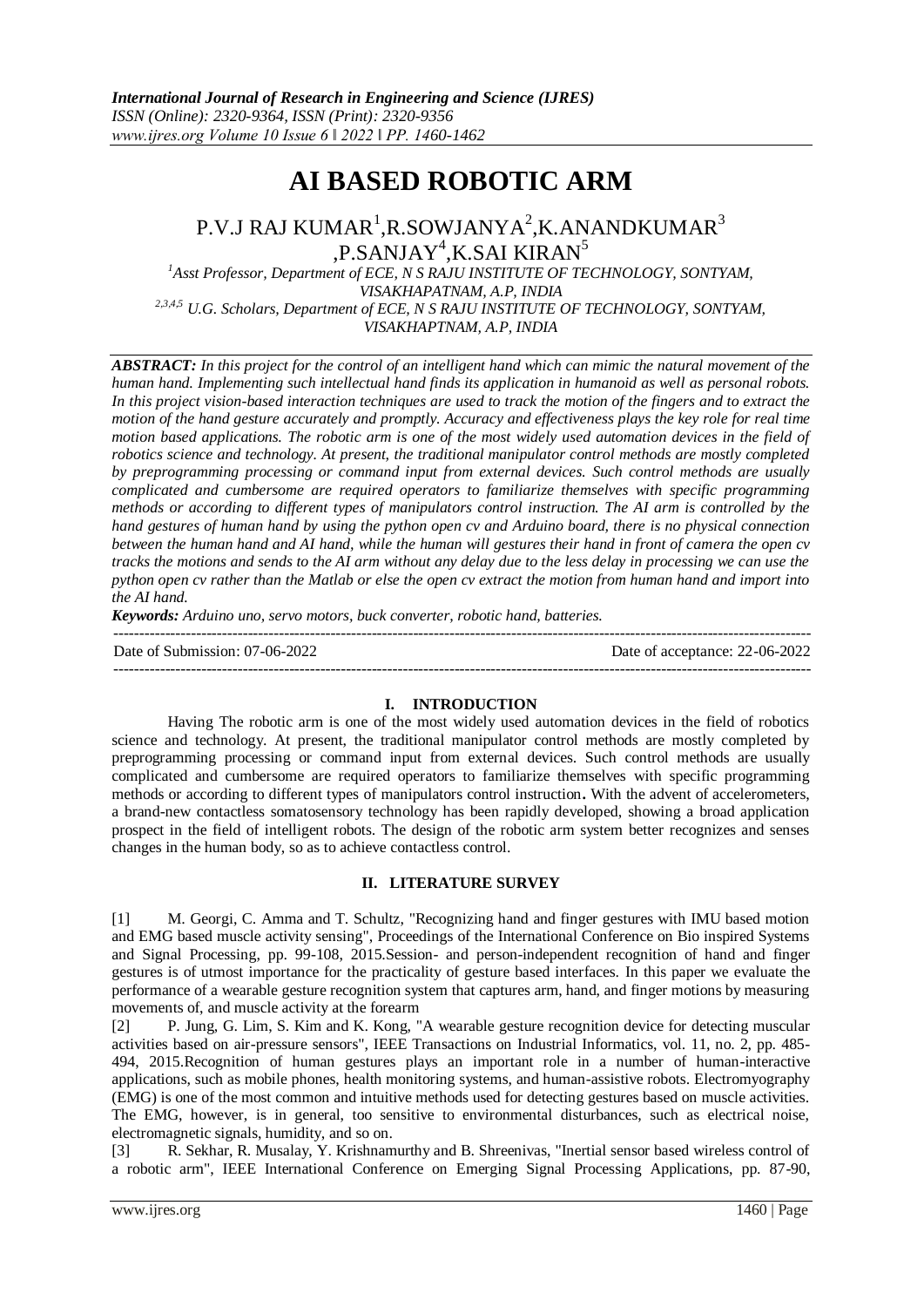2012.the development of a wireless motion sensing control unit, whose operation is based on inertial sensors, and extends its application to the control of an anthropomorphic robotic arm. Accelerometers and a gyroscope are used to measure the orientation of the users lower arm and this data is transmitted wirelessly to a receiver where processing is carried out. The robotic arm is programmed to mimic the movements of the users arm.

#### **III. IMPLEMENTATION**



**Figure 1: Block Diagram**

The above block diagram shows the connections between the arduino and servo motors,the 9v dc power supply is applied from the buck converter to the servo motors through the batteries, the servo motors is attached to the printed robotic arm.The arduino is connected with 5 servo pins they are 9,10,11,13,12 and a buck converter is going to give enough power to arduino.the python programming in pycharn IDE is sends to the arduino UNO,then the particular movement is applied to the servo motors,then the servo motors is move the entire robotic hand.



**Figure 2:circuit Diagram**

A 9V DC power supply is given to Arduino UNO,using batteries through buck converter. There are 5 servo motors are used in this project each motor is connected to the buck converter as well as to the arduino pins the entire motors is worked by using the arduino programming and python programming,the buck converter is converts the high power into required low power to the circuits.